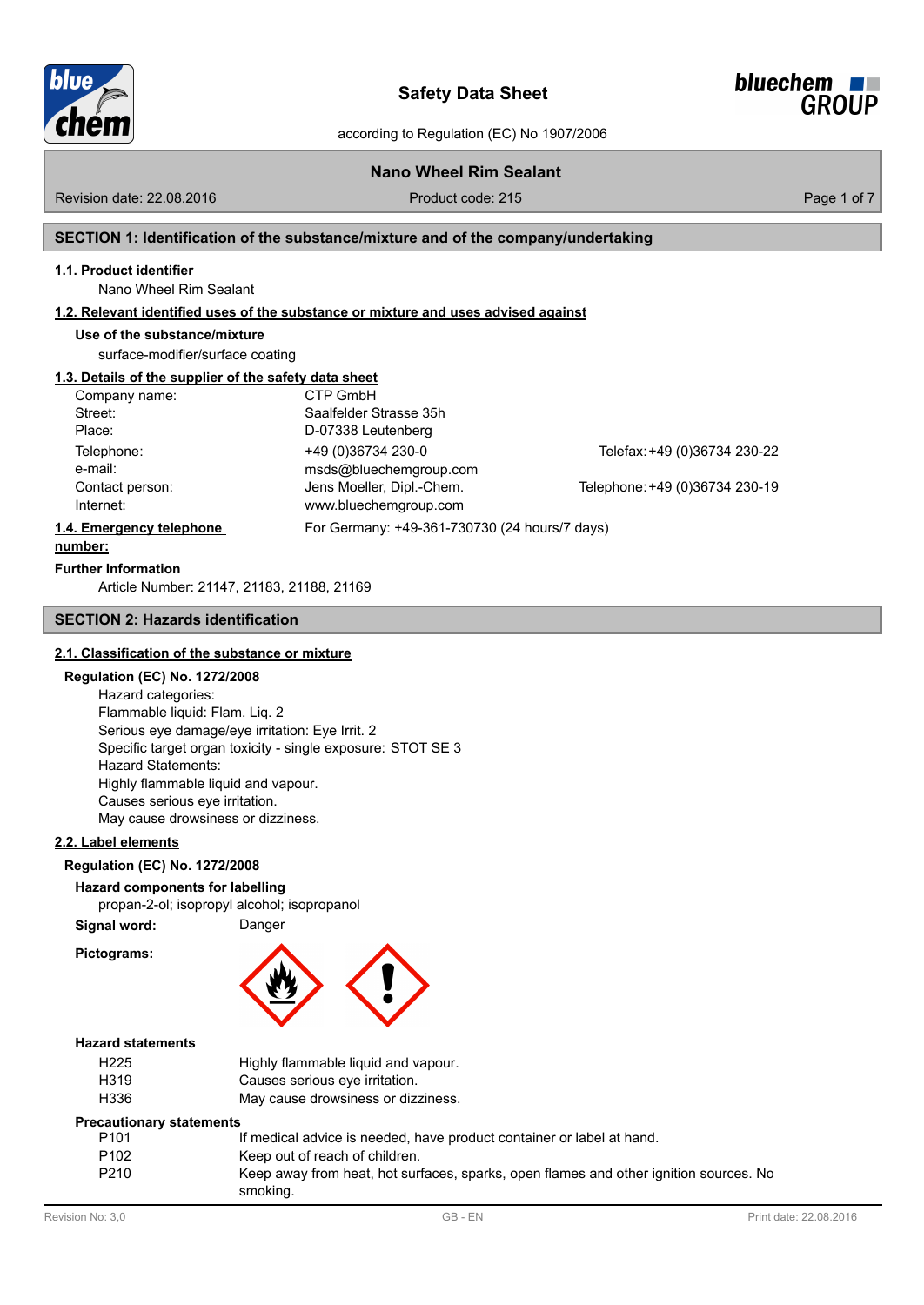



|                           | <b>Nano Wheel Rim Sealant</b>                                                                                                       |             |
|---------------------------|-------------------------------------------------------------------------------------------------------------------------------------|-------------|
| Revision date: 22.08.2016 | Product code: 215                                                                                                                   | Page 2 of 7 |
| P233                      | Keep container tightly closed.                                                                                                      |             |
| P <sub>271</sub>          | Use only outdoors or in a well-ventilated area.                                                                                     |             |
| P305+P351+P338            | IF IN EYES: Rinse cautiously with water for several minutes. Remove contact lenses, if<br>present and easy to do. Continue rinsing. |             |
| P <sub>501</sub>          | Dispose of this material and its container to hazardous or special waste collection point.                                          |             |
| 2.3. Other hazards        |                                                                                                                                     |             |
|                           |                                                                                                                                     |             |

No information available.

### **SECTION 3: Composition/information on ingredients**

#### **3.2. Mixtures**

#### **Hazardous components**

| <b>CAS No</b> | l Chemical name                                                 |          |                   | Quantity    |
|---------------|-----------------------------------------------------------------|----------|-------------------|-------------|
|               | IEC No                                                          | Index No | IREACH No         |             |
|               | Classification according to Regulation (EC) No. 1272/2008 [CLP] |          |                   |             |
| 67-63-0       | propan-2-ol; isopropyl alcohol; isopropanol                     |          |                   | $80 - 85$ % |
|               | 200-661-7                                                       |          | 101-2119457558-25 |             |
|               | Flam. Liq. 2, Eye Irrit. 2, STOT SE 3; H225 H319 H336           |          |                   |             |

Full text of H and EUH statements: see section 16.

#### **SECTION 4: First aid measures**

#### **4.1. Description of first aid measures**

#### **General information**

Remove contaminated, saturated clothing immediately.

#### **After inhalation**

Following inhalation: Move victim to fresh air. Consult physician.

#### **After contact with skin**

After contact with skin, wash immediately with plenty of water and soap. Consult physician.

#### **After contact with eyes**

If product gets into the eye, keep e4yelid open and rinse immediately with large quantities of water, for at least 5 minutes. Subsequently consult an opthalmologist.

### **After ingestion**

Rinse mouth thoroughly with water. Let water be drunken in little sips (dilution effect). Consult physician.

#### **4.2. Most important symptoms and effects, both acute and delayed**

No information available.

### **4.3. Indication of any immediate medical attention and special treatment needed**

After ingestion of absorption substances:

Give activated carbon, in order to reduce the resorption in the gastro-enteric tract.

## **SECTION 5: Firefighting measures**

### **5.1. Extinguishing media**

#### **Suitable extinguishing media**

Water fog. alcohol resistant foam. Carbon dioxide (CO2). Extinguishing powder.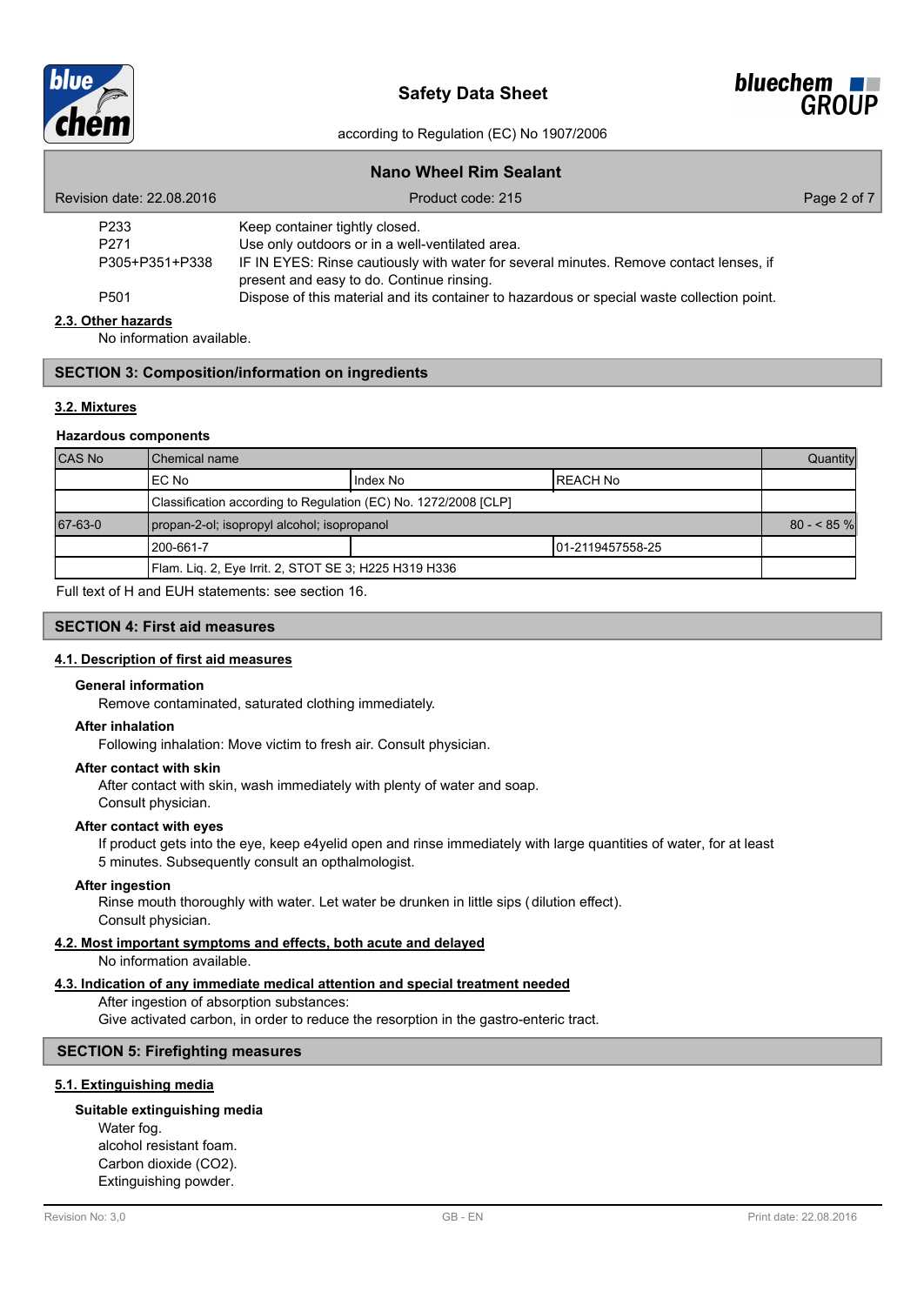



# **Nano Wheel Rim Sealant**

Revision date: 22.08.2016

Product code: 215 Product code: 215

### **5.2. Special hazards arising from the substance or mixture**

Cool endangered container in case of fire. Heating causes rise in pressure with risk of bursting.

#### **5.3. Advice for firefighters**

In case of fire: Wear self-contained breathing apparatus.

#### **SECTION 6: Accidental release measures**

#### **6.1. Personal precautions, protective equipment and emergency procedures**

Wear personal protection equipment. Provide adequate ventilation.

#### **6.2. Environmental precautions**

Do not empty into drains or the aquatic environment.

#### **6.3. Methods and material for containment and cleaning up**

Absorb with liquid-binding material ( e.g. sand, diatomaceous earth, acid- or universal binding agents). Collect in closed containers for disposal.

### **6.4. Reference to other sections**

No data

# **SECTION 7: Handling and storage**

#### **7.1. Precautions for safe handling**

#### **Advice on safe handling**

Provide adequate ventilation.

Avoid contact with skin and eyes.

#### **Advice on protection against fire and explosion**

Take precautionary measures against static discharges. Keep away from sources of ignition. - No smoking. Use explosion-proof machinery, apparatus, ventilation facilities, tools etc.

### **7.2. Conditions for safe storage, including any incompatibilities**

#### **Requirements for storage rooms and vessels**

Keep container tightly closed in a cool, well-ventilated place. Keep away from moisture.

### **7.3. Specific end use(s)**

No information available.

#### **SECTION 8: Exposure controls/personal protection**

### **8.1. Control parameters**

#### **Exposure limits (EH40)**

| CAS No  | Substance   | ppm  | mg/m <sup>3</sup> | fibres/mll | Category      | Origin     |
|---------|-------------|------|-------------------|------------|---------------|------------|
| 67-63-0 | Propan-2-ol | 400  | 999               |            | TWA (8 h)     | <b>WEL</b> |
|         |             | 500l | 1250              |            | STEL (15 min) | <b>WEL</b> |

#### **8.2. Exposure controls**

#### **Protective and hygiene measures**

Provide adequate ventilation.

Do not breathe gas/fumes/vapour/spray.

Avoid contact with skin and eyes.

Remove contaminated, saturated clothing immediately.

When using do not eat, drink or smoke.

Protect skin by using skin protective cream.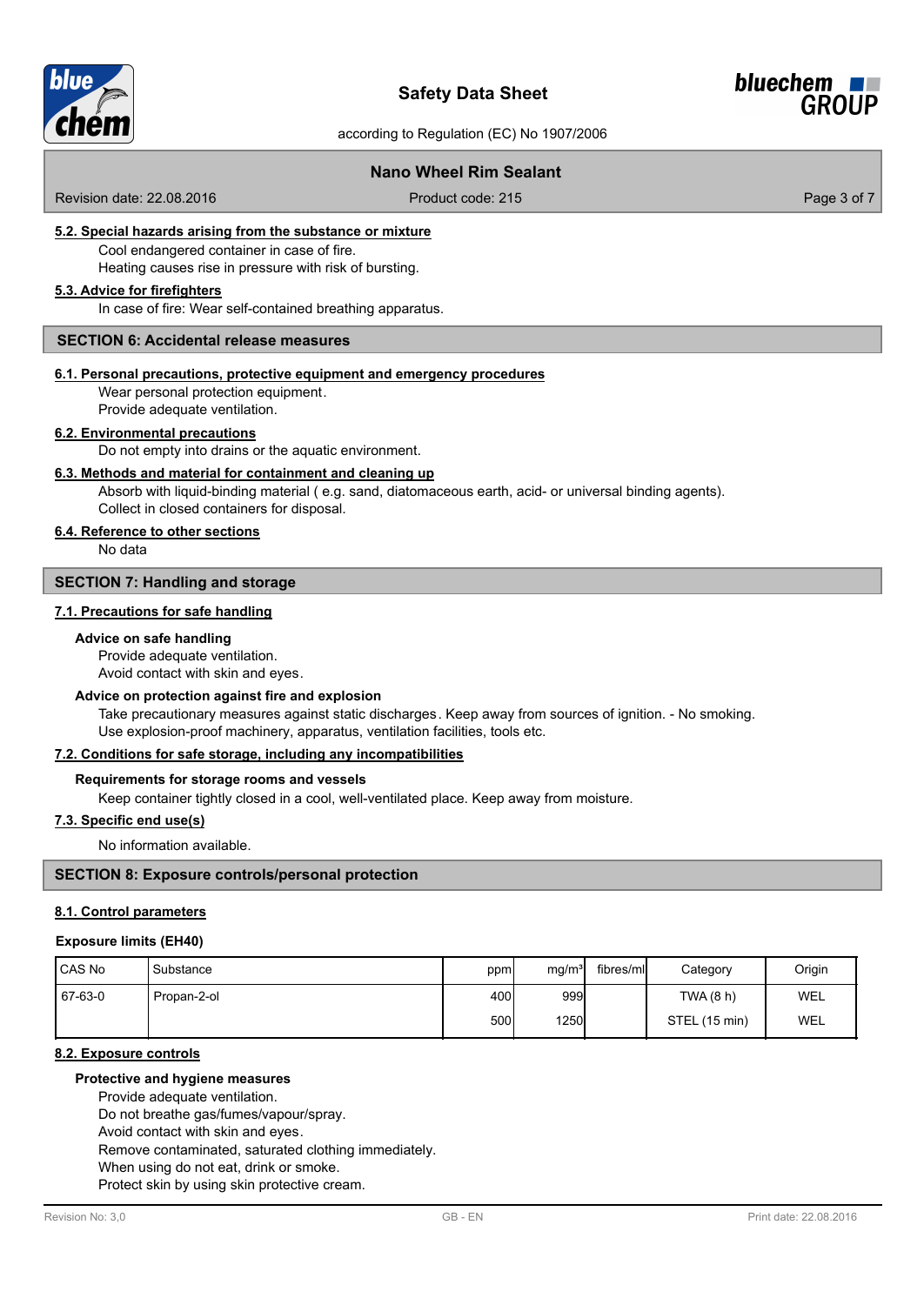



### **Nano Wheel Rim Sealant**

Revision date: 22.08.2016

Product code: 215 Product code: 215

### **Eye/face protection**

Tightly sealed safety glasses.

#### **Hand protection**

Suitable material: Butyl rubber. FKM (Fluoroelastomer (Viton)). Material thickness: 0.4 – 0.5 mm penetration time >= 480 min For special purposes, it is recommended to check the resistance to chemicals of the protective gloves mentioned above together with the supplier of these gloves.

### **Respiratory protection**

Respiratory protection necessary at: exceeding exposure limit values aerosol or mist generation. Wear suitable breathing apparatus (filter typ ABEK).

### **SECTION 9: Physical and chemical properties**

### **9.1. Information on basic physical and chemical properties**

| Physical state:                          | liquid     |                   |                                 |
|------------------------------------------|------------|-------------------|---------------------------------|
| Colour:                                  | colourless |                   |                                 |
| Odour:                                   | alcoholic  |                   |                                 |
|                                          |            |                   | <b>Test method</b>              |
| $pH-Value$ (at 0 °C):                    |            | $< 2,0$ (500 g/l) |                                 |
| Changes in the physical state            |            |                   |                                 |
| Initial boiling point and boiling range: |            | 82 °C             |                                 |
| Flash point:                             |            |                   | < 21 °C DIN 51755               |
| Lower explosion limits:                  |            | $2$ vol. $%$      |                                 |
| Upper explosion limits:                  |            | 12 vol. %         |                                 |
| Ignition temperature:                    |            |                   | 425 °C DIN 51794                |
| Vapour pressure:<br>(at 20 $^{\circ}$ C) |            | 42 hPa            |                                 |
| Density (at 20 °C):                      |            |                   | 0,8 g/cm <sup>3</sup> DIN 51757 |
| Water solubility:                        |            | miscible.         |                                 |
| Viscosity / dynamic:<br>(at 20 $°C$ )    |            |                   | $2$ mPa $\cdot$ s DIN 53015     |
| 9.2. Other information                   |            |                   |                                 |

No data

### **SECTION 10: Stability and reactivity**

#### **10.1. Reactivity**

No information available.

#### **10.2. Chemical stability**

No decomposition when used as intended.

### **10.3. Possibility of hazardous reactions**

No dangerous reactions are known.

### **10.4. Conditions to avoid**

No information available.

# **10.5. Incompatible materials**

No information available.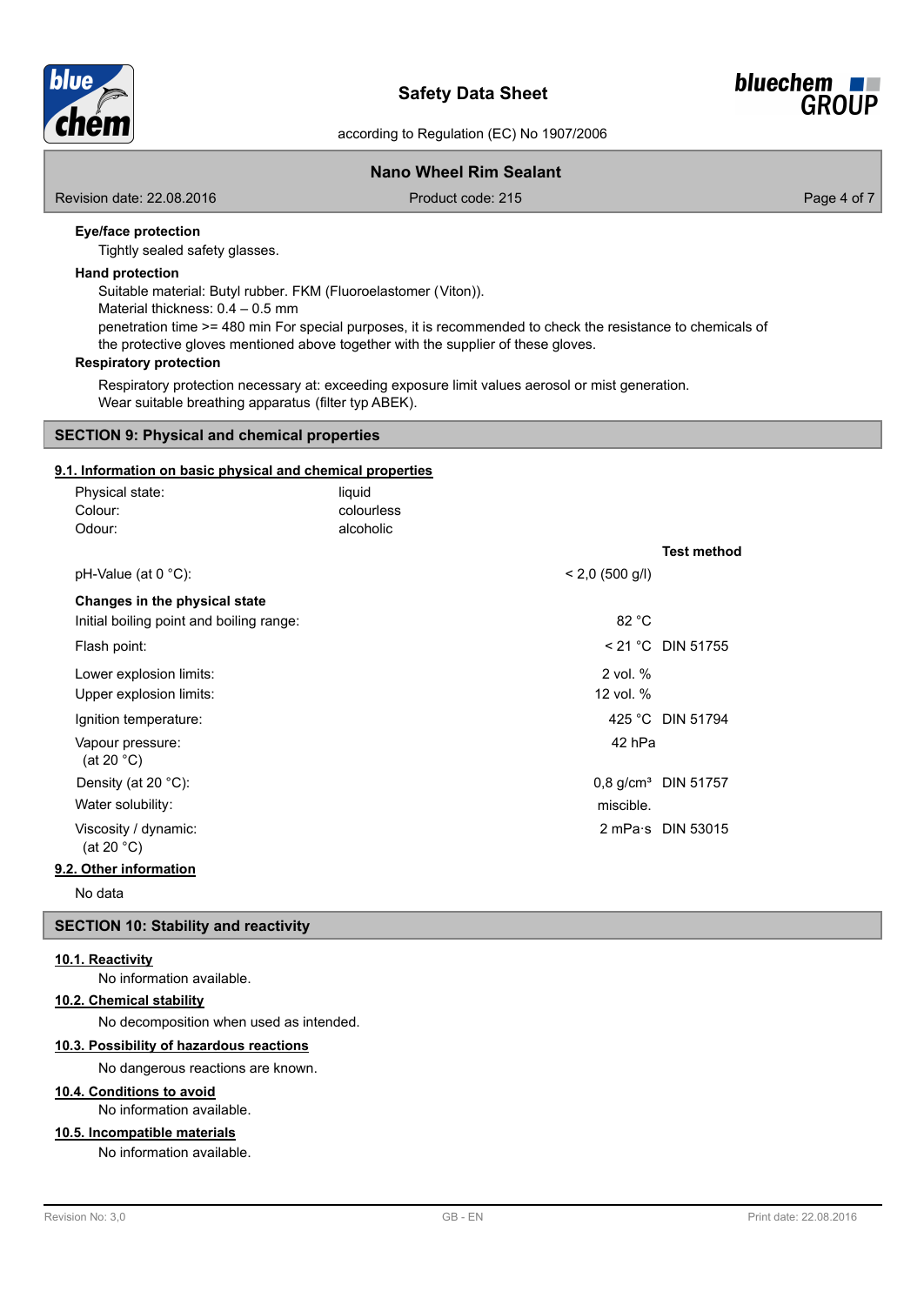



### **Nano Wheel Rim Sealant**

Revision date: 22.08.2016

Product code: 215 Product code: 215

#### **10.6. Hazardous decomposition products**

none

thermal decomposition: standard pressure decomposition distillable Reacts violently with: Oxidizing agents, strong.

#### **SECTION 11: Toxicological information**

#### **11.1. Information on toxicological effects**

#### **Acute toxicity**

Vapours may cause drowsiness and dizziness.

| CAS No  | <b>I</b> Chemical name                      |                  |             |                |        |  |
|---------|---------------------------------------------|------------------|-------------|----------------|--------|--|
|         | <b>Exposure route</b>                       | <b>IDose</b>     |             | <b>Species</b> | Source |  |
| 67-63-0 | propan-2-ol; isopropyl alcohol; isopropanol |                  |             |                |        |  |
|         | oral                                        | LD <sub>50</sub> | 5280 mg/kg  | Rat            |        |  |
|         | dermal                                      | LD <sub>50</sub> | 12800 mg/kg | Rabbit         |        |  |
|         | inhalative (4 h) vapour                     | ILC50            | 47,5 mg/l   | Rat            |        |  |

#### **Irritation and corrosivity**

Frequently or prolonged contact with skin may cause dermal irritation. Irritation of eyes: Irritant effect possible.

#### **SECTION 12: Ecological information**

### **12.1. Toxicity**

| <b>CAS No</b> | Chemical name                               |                  |            |  |                          |               |  |  |
|---------------|---------------------------------------------|------------------|------------|--|--------------------------|---------------|--|--|
|               | Aquatic toxicity                            | Dose             |            |  | [h]   [d] Species        | <b>Source</b> |  |  |
| 67-63-0       | propan-2-ol; isopropyl alcohol; isopropanol |                  |            |  |                          |               |  |  |
|               | Acute fish toxicity                         | LC50             | 9640 mg/l  |  | 96 hlPimephales promelas |               |  |  |
|               | Acute algae toxicity                        | ErC50            | 1000 mg/l  |  | 72 h Algae               |               |  |  |
|               | Acute crustacea toxicity                    | EC <sub>50</sub> | 13299 mg/l |  | 48 hDaphnia magna        |               |  |  |

### **12.2. Persistence and degradability**

No information available.

### **12.3. Bioaccumulative potential**

No information available.

# **12.4. Mobility in soil**

No information available.

# **12.5. Results of PBT and vPvB assessment**

No information available.

#### **12.6. Other adverse effects**

No information available.

### **SECTION 13: Disposal considerations**

### **13.1. Waste treatment methods**

#### **Advice on disposal**

Carry out a burning of harzardous waste according to official regulations . For this product, the waste identity number according to the European waste catalogue can not be defined because the designated use by the consumer allows the classification first. Arrange about the exact waste code with the local waste disposal expert.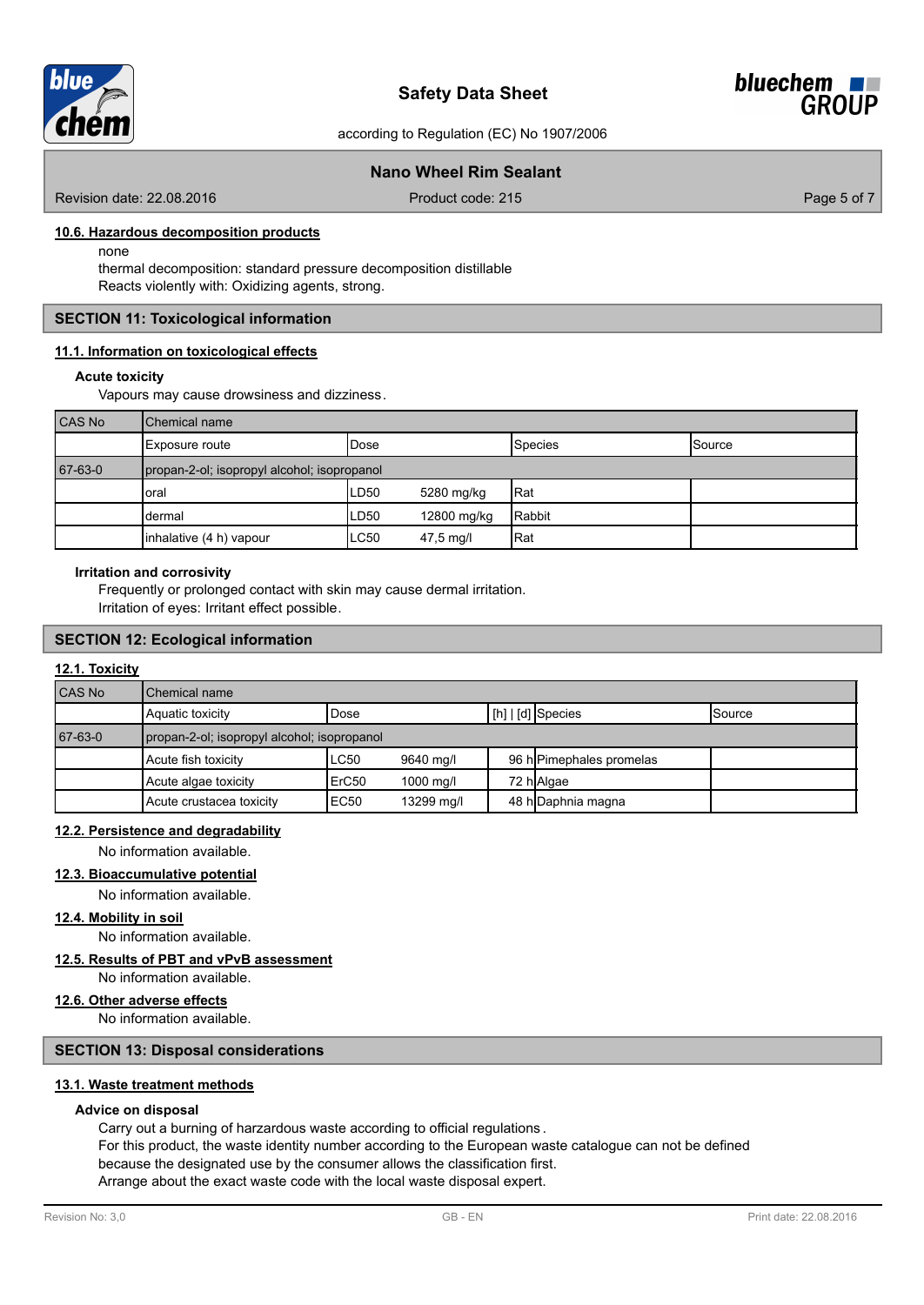



| <b>Nano Wheel Rim Sealant</b>             |                                 |             |  |  |
|-------------------------------------------|---------------------------------|-------------|--|--|
| Revision date: 22.08.2016                 | Product code: 215               | Page 6 of 7 |  |  |
| <b>SECTION 14: Transport information</b>  |                                 |             |  |  |
| Land transport (ADR/RID)                  |                                 |             |  |  |
|                                           | <b>UN 1219</b>                  |             |  |  |
| 14.1. UN number:                          |                                 |             |  |  |
| 14.2. UN proper shipping name:            | ISOPROPANOL (ISOPROPYL ALCOHOL) |             |  |  |
| 14.3. Transport hazard class(es):         | 3                               |             |  |  |
| 14.4. Packing group:                      | $\sf II$                        |             |  |  |
| Hazard label:                             | 3                               |             |  |  |
|                                           | ⋓                               |             |  |  |
| Classification code:                      | F <sub>1</sub>                  |             |  |  |
| <b>Special Provisions:</b>                | 601                             |             |  |  |
| Limited quantity:                         | 1 <sub>L</sub>                  |             |  |  |
| Excepted quantity:<br>Transport category: | E2<br>$\overline{2}$            |             |  |  |
| Hazard No:                                | 33                              |             |  |  |
| Tunnel restriction code:                  | D/E                             |             |  |  |
| Inland waterways transport (ADN)          |                                 |             |  |  |
| 14.1. UN number:                          | <b>UN 1219</b>                  |             |  |  |
| 14.2. UN proper shipping name:            | ISOPROPANOL (ISOPROPYL ALCOHOL) |             |  |  |
| 14.3. Transport hazard class(es):         | 3                               |             |  |  |
| 14.4. Packing group:                      | Ш                               |             |  |  |
| Hazard label:                             | 3                               |             |  |  |
|                                           |                                 |             |  |  |
| Classification code:                      | F <sub>1</sub>                  |             |  |  |
| <b>Special Provisions:</b>                | 601                             |             |  |  |
| Limited quantity:                         | 1 <sub>L</sub>                  |             |  |  |
| Excepted quantity:                        | E <sub>2</sub>                  |             |  |  |
| <b>Marine transport (IMDG)</b>            |                                 |             |  |  |
| 14.1. UN number:                          | <b>UN 1219</b>                  |             |  |  |
| 14.2. UN proper shipping name:            | ISOPROPANOL (ISOPROPYL ALCOHOL) |             |  |  |
| 14.3. Transport hazard class(es):         | 3                               |             |  |  |
| 14.4. Packing group:                      | $\ensuremath{\mathsf{II}}$      |             |  |  |
| Hazard label:                             | 3                               |             |  |  |
|                                           |                                 |             |  |  |
| Marine pollutant:                         |                                 |             |  |  |
| <b>Special Provisions:</b>                |                                 |             |  |  |
| Limited quantity:                         | 1 <sub>L</sub>                  |             |  |  |
| Excepted quantity:<br>EmS:                | E <sub>2</sub><br>$F-E$ , S-D   |             |  |  |
|                                           |                                 |             |  |  |
| Air transport (ICAO-TI/IATA-DGR)          |                                 |             |  |  |
| 14.1. UN number:                          | <b>UN 1219</b>                  |             |  |  |